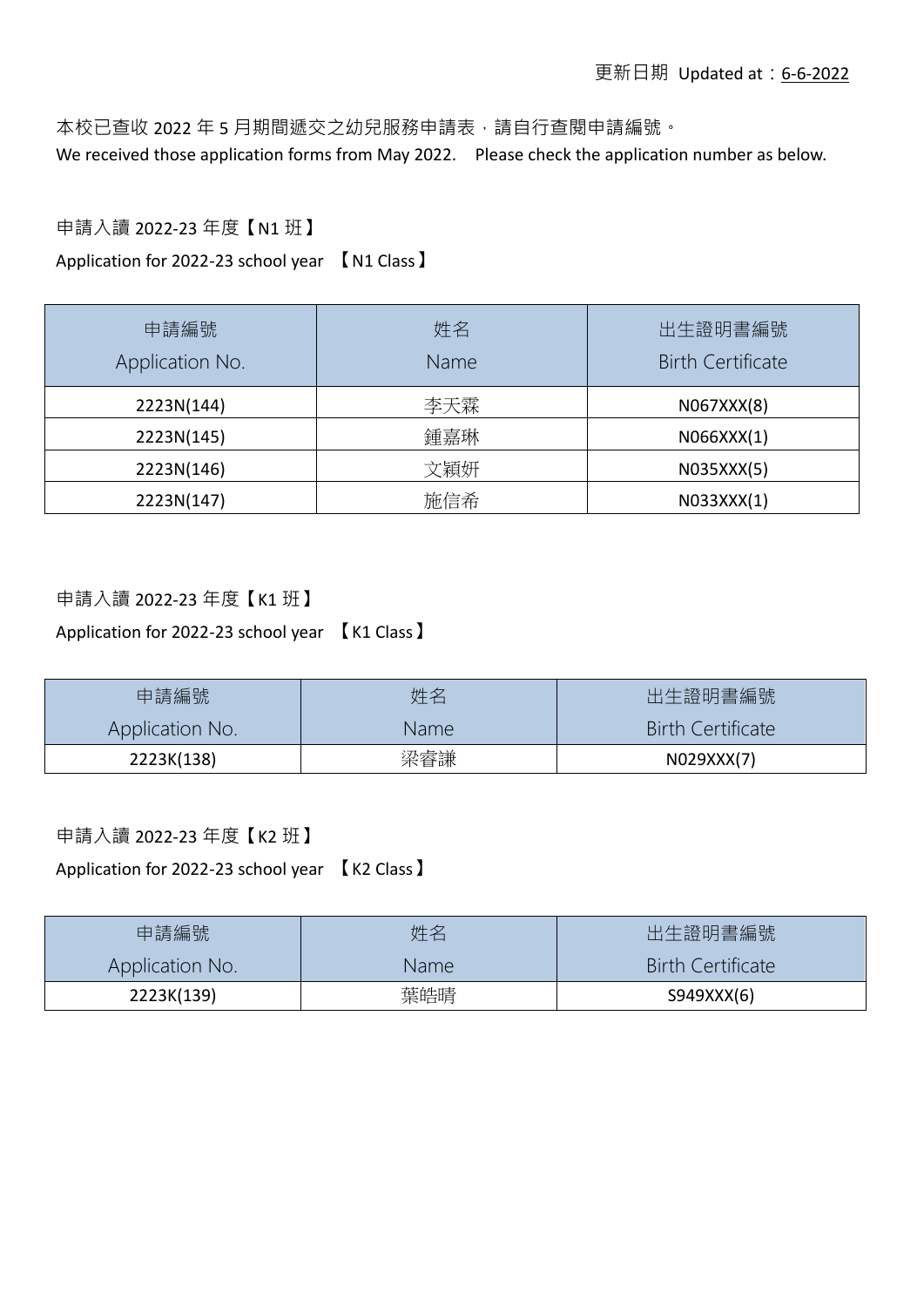本校已查收 2022 年 2 及 3 月期間遞交之幼兒服務申請表,請自行查閱申請編號。

We received those application forms between February and March 2022. Please check the application number as below.

## 申請入讀 2022-23 年度【N1 班】

Application for 2022-23 school year 【N1 Class】

| 申請編號<br>Application No. | 姓名<br>Name | 出生證明書編號<br><b>Birth Certificate</b> |
|-------------------------|------------|-------------------------------------|
| 2223N(141)              | 鄭蘊曈        | N068XXX(3)                          |
| 2223N(142)              | 鍾悅兒        | N062XXX(1)                          |
| 2223N(143)              | 呂炫皓        | N053XXX(6)                          |